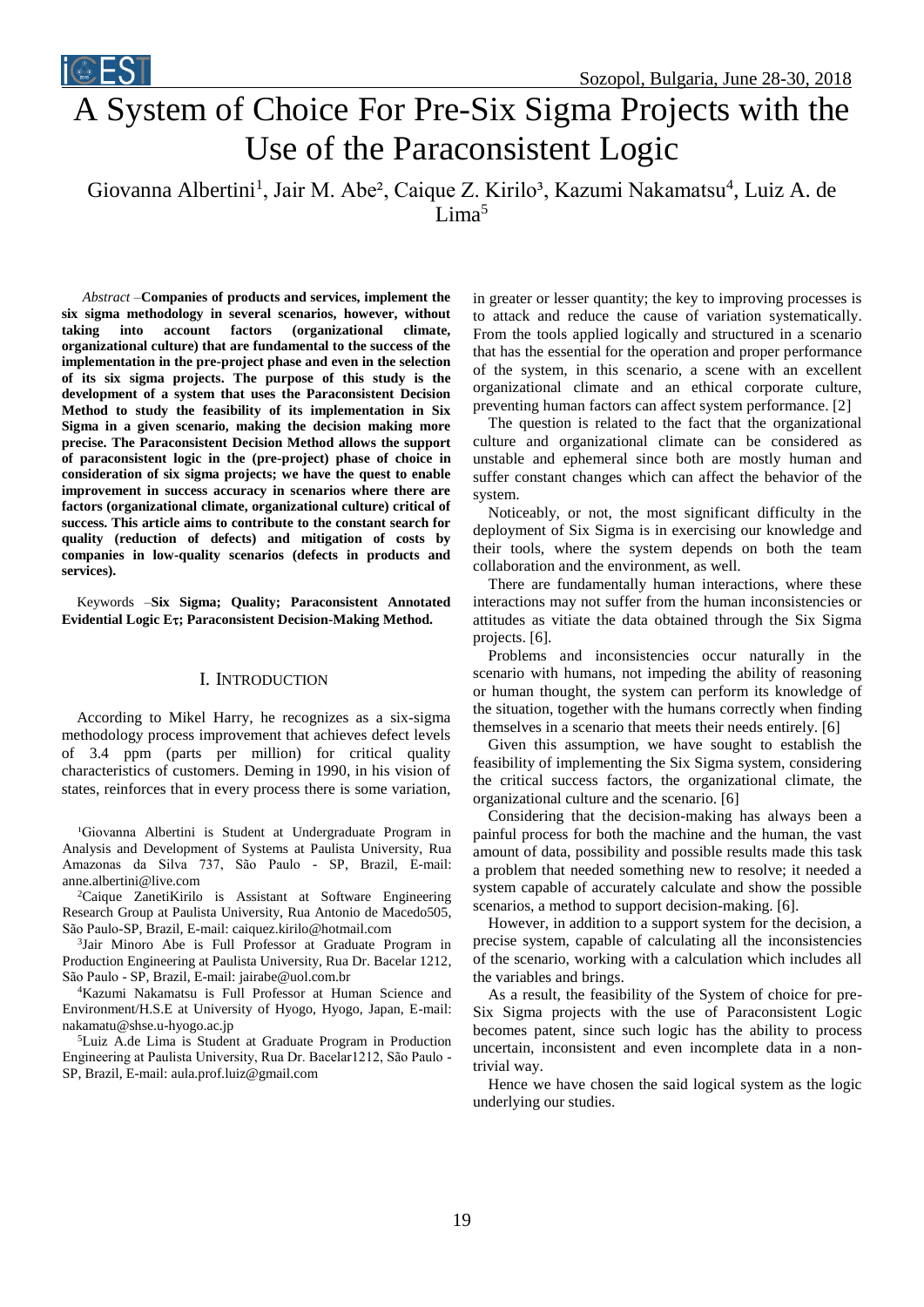

## II. THEORETICAL BACKGROUND

## *A. Six Sigma*

In the mid 80's, Six Sigma was born in the company Motorola. Directly and indirectly, the company, at that time, was spending around 10% and 20% of revenues in low quality. After studying the scenario, the bond between the experience of apparent failure on clients and, also, the knowledge of internal defects in their factories, Motorola started to be aware of the fact that the low quality obtained a significant impact on its profitability of primary line. [2]

Soon after its deployment at Motorola, Six Sigma has different settings that in short, were linked to efficiency in processes and operations, the improvement of business processes, achieving excellence in our processes. [3]

However, the primary objective of Six Sigma continues to lead the continuous improvement of the process of troubleshooting methodology, being documented and verifiable repetition. [3]

Another definition that can be attributed to this system, which is the definition of a management philosophy, which seeks to achieve challenging objectives considered, reduction of defects in products, using processes and services, through a careful analysis of the results obtained and data collection. [1]

The level of the Six Sigma identification is taken into account as main inputs: total opportunities (number of units tested \* possible quantities of opportunities) along with the number of defects found. In a given hypothesis (errors found in production) as shown in table 1, we considered the total of opportunities  $= 1$ ; then we had the perception of how impotent means the search for the 6sigma level, which represents the almost total extinction of defects, and consequently to the almost 100% success.

TABLE1. PROJECT SIX SIGMA WITH TOTAL OPPORTUNITIES = 1 AND FORMULA.

| Sigma          | DPMO-Defects      | % Error - | % No Error  |
|----------------|-------------------|-----------|-------------|
| Level          | per Million       | Six Sigma | - Six Sigma |
|                | Opportunities(DPO |           |             |
|                | x 1.000.000       |           |             |
| 6              | 3,4               | 0,00034%  | 99,99966%   |
| 5              | 233               | 0,02330%  | 99,97670%   |
|                | 6210              | 0,62100%  | 99,37900%   |
| 3              | 66807             | 6,68070%  | 93,31930%   |
| $\mathfrak{D}$ | 308538            | 30,85380% | 69,14620%   |
|                | 691492            | 69,14620% | 30,85380%   |

(Source: Author)

In the Six Sigma system is used the tool DMAIC (Define, Measure, Analyse, Improve and Control)

Defines: an accurate definition of the scope of the project;

Measure: Find the focus of one or more problems in the scenario;

Analyze Definition of the causes of each problem;

Improve: Evaluate, present and calculate possible solutions to questions;

Control: Ensure that the answer will keep for a long-term goal. [6].

The logical way to use the DMAIC tool, follow the steps as shown in figure:



Fig. 1 – *DMAIC – Source:* [10]

#### *B. Success Factors of Six Sigma*

It can be identified as factors affecting the system: assigned projects and the environment in which it is being implemented, team preparation and top management, lack of structure and necessary knowledge to work with the system, lack of leadership and team monitoring. Add to that the internal processes of the company. All this leads to the prevention of the achievement of objectives and improvement in the operations and products of the company. [2]

The leadership can be singled out as essential and indispensable for achieving the success of Six Sigma. Monitoring progress and ensuring team commitment is monitored through meetings. Such commitment constitutes one of the fundamental tasks that an active leadership and senior management need to realize. [2]

In addition to the performance of the high administration, customer focus, the use of a structured method and the proper infrastructure are considered the factors of success of Six Sigma. [2]

#### *C. Organizational Climate*

The organizational climate can be roughly defined as the work environment, the corporate environment, and psychological atmosphere. Within this environment, it is easier to detect the effects of climate change on people, affecting mainly the performance and teamwork, both significantly essential pillars for the performance of the system Six Sigma, which detect for what reasons the environment is this way.[4]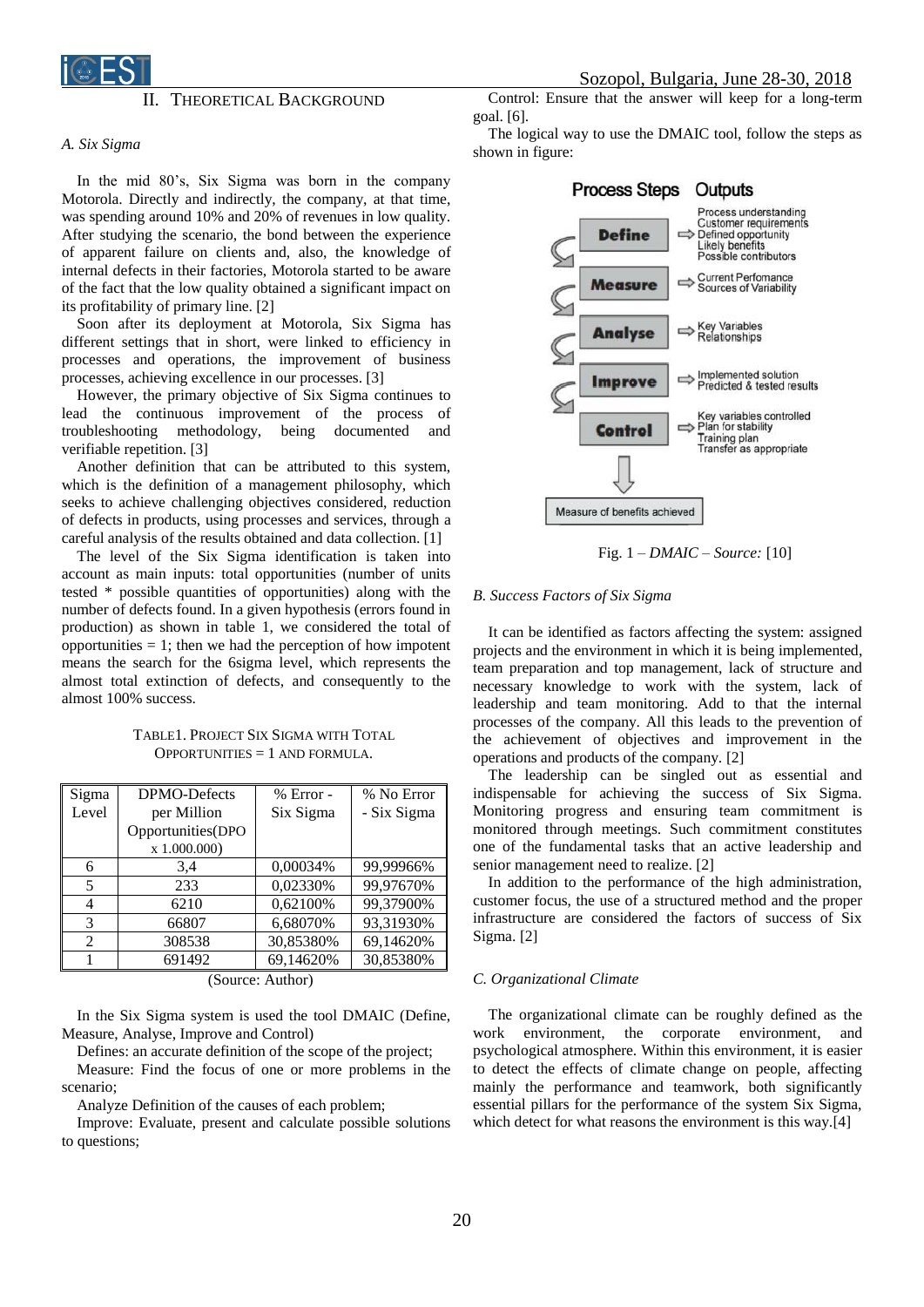Even when, understood that the organizational climate is fundamental of inconsistencies and unforeseen changes, makes it essential for the study and the importance of balance in the environment that the system works mainly with human interactions and develops its methodology in the team. [4]

It makes the current mood is the motivation of the members which, as a result, make the environment more productive and satisfying, generating positive effects and animation, collaboration and interest.

Changes happen all the time, preventing the balance still and stable. However, control the variation and seek that doesn't happen an extreme contrast, making the climate with foci of disinterest, depression, dissatisfaction, in more severe cases, which may lead to strikes, nonconformism, unrest among the members of the scenario that consequently also become dissatisfied with the company. [8]

The organizational climate must be studied and thoroughly analyzed by the administrator, then, toil to encourage their decisions, and then find it necessary, interfering in the environment to generating positive changes and gradual climate and organizational culture. [9]

## *D. Organizational culture*

Speak of regulatory climate makes consequent need to speak of corporate culture since one refers to the other. [5]

Organizational culture is what influences and defines the regulatory environment. Would the reasons by which, the atmosphere is the climate in which is, he is a particular climate or not, the study of the culture, is the study of attitudes, habits, gestures, speech, among many others, that establish the environment and team collaboration among themselves. [5]

After setting a set of norms, values, and beliefs that guide and normalize the behavior of particular team, becomes noticeable that culture is broader than the organizational climate. The importance of organizational culture is the significant influence that it has on the environment and people. [9]

If the environment is detrimental to the team and the processes, changes must also come from the culture, essential points for a motivational change are communication, competence, commitment, continuity, and understanding. [9]

#### *E. Paraconsistent Logic*

More commonly known as non-classic logic, the paraconsistent logic goes beyond classical logic with calculations and results, which defy the concepts defined by classical logic. Had as precursors, the Polish logician Jan Łukasiewicz (1878-1956) and the Russian logician Nikolai A. Vasiliev (1880-1940) in 1910, published, regardless, jobs where they sought to deal with the possibility of a logic which does not exclude ab initio the contradictions. However, only in 1948, the Brazilian logician Newton C. A. da Costa and the Polish logician StanisławJaśkowski, achieve, independently, build the Paraconsistent Logic. [7]

The project will be used to Paraconsistent Logic Noted Evidential - Eτ, in search of proofs and technical procedures, paraconsistent logic works, in the form of degrees of evidence or belief, with propositions accompanied by annotations. [7]

Paraconsistent logic is a fundamental instrument in various areas and subjects due to its capacity of dealing with uncertainties, inconsistencies, and paracompleteness. [7]

The results obtained through formulas and calculations are positioned on the grid of the paraconsistent logic as shown in Fig. 2.



Fig. 2 - *Paraconsistent Logical Lattice- Source:* [11]

#### *F. Paraconsistent Method of Decision*

The Paraconsistent Method of Decision (MPD) was developed by Carvalho (2006) through their studies. To recognize the factors that influence in the enterprise, causing the success or failure, in other words, what can influence the decision of continuity of particular project or not. [7]

It was possible to recognize that specific factors may present different results, as favorable conditions, in other cases, unfavorable terms, or else, can still submit circumstances indifferent to the project. [7]

TABLE II EXTREME AND NON-EXTREME STATES

| <b>Extreme States</b>               | Symbol                  |
|-------------------------------------|-------------------------|
| True                                |                         |
| False                               | F                       |
| Inconsistent                        | т                       |
| Paracomplete                        |                         |
| <b>Non-extreme states</b>           | <b>Symbol</b>           |
| Quasi-true tending to Inconsistent  | $OV \rightarrow T$      |
| Quasi-true tending to Paracomplete  | $O V \rightarrow \perp$ |
| Quasi-false tending to Inconsistent | $OF \rightarrow T$      |
| Quasi-false tending to Paracomplete | QF→⊥                    |
| Quasi-inconsistent tending to True  | $OT\rightarrow V$       |
| Quasi-inconsistent tending to False | $OT\rightarrow F$       |
| Quasi-paracomplete tending to True  | Q⊥→V                    |
| Quasi-paracomplete tending to False | O⊥→F                    |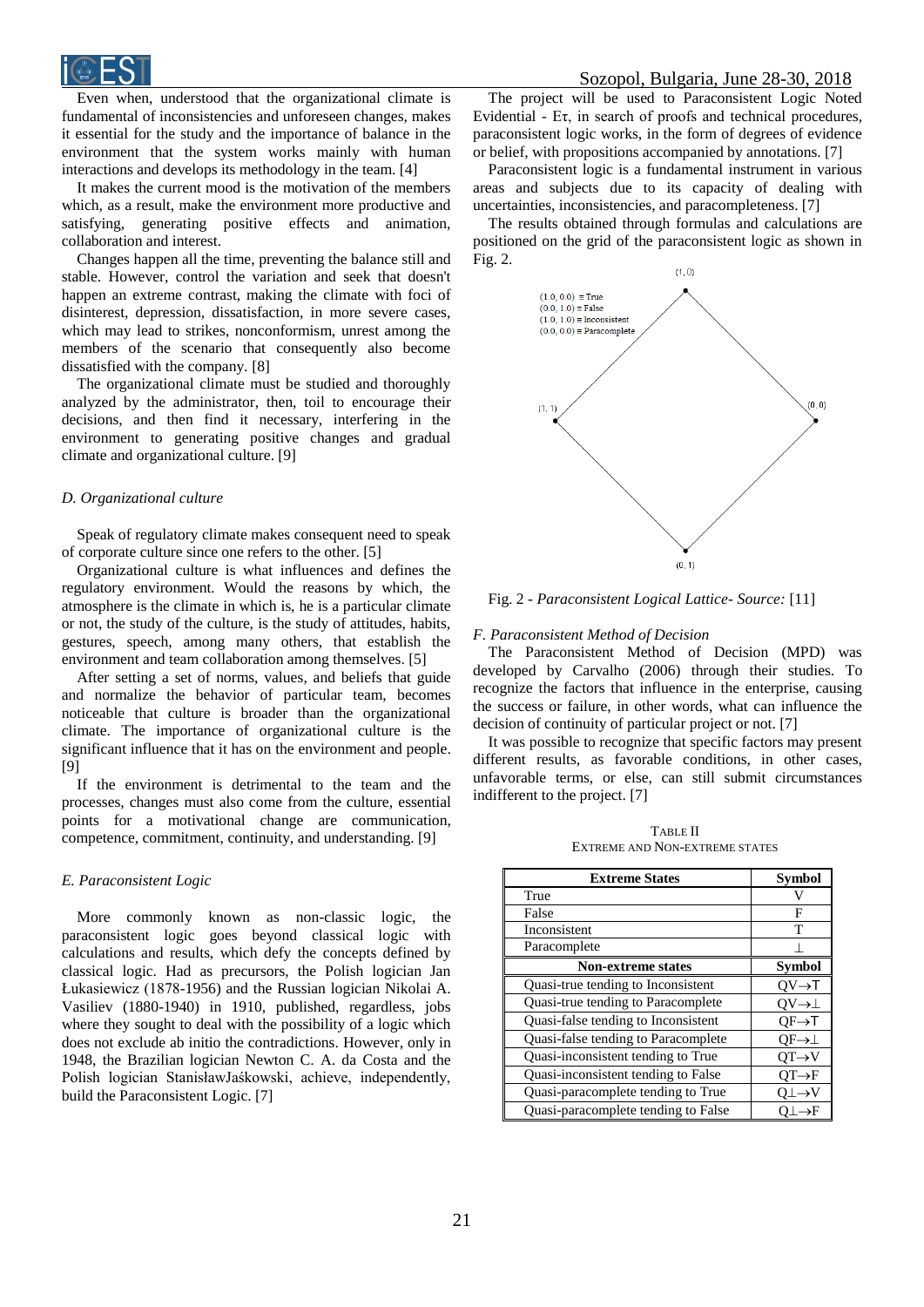

The MPD receives data from the members of the decisionmaking process, as the experience, uses the so-called "experts" for evaluation, making them essential tools in the assessment of a specific issue. Moreover, through the information obtained, performs the calculation considering all the possibilities, not only of the members, as well as the scenario and the company. [7]



Fig.3.Extreme and non-extreme States. Source[13]

# III. THE PROJECT

This study proposes the development of software that can calculate the feasibility of pre-projects of Six Sigma system through the use of the Paraconsistent Method of Decision, aiding in the decision-making process. By using the Paraconsistent Method of Decision, a questionnaire is considered to collect the necessary data on the project.

The user will define the experts who will provide the information on the project and the importance (weights) of each expert, making the report of a particular expert more relevant, in comparison with the other information from other experts. Once completed the questionnaire, it will be done the calculations with the evidence degrees, and it will be delivered the result of viability to the user.

Whereas it is necessary to calculate many variables, the software will be responsible for providing more accurate information essential for the decision-making process. Obviously precision and accuracy of the results are paramount in this process, and of utmost importance for the scenario.

To reflect the joint influence of all factors with weight in each decision, one must take into account the Global Analysis and are collected by the favorable and contrary evidence degree.

The calculation of the Global Analysis can be extracted by the weighted average of the evidence of conviction and uncertainties resulting from all the factors. When the weights in each decision are equal, the Global Analysis should be calculated by the arithmetic mean of the evidence of belief and uncertainty, becoming the geometric center.

At this point, the study advances and reinforces the importance of data collection by forms filled by experts to the implementation of algorithms represented in flowcharts in a way to implement in any computational technology and that support the decision support by the proposed system. The decision-making process consists of choosing one of several alternatives. The unified process of annotated paraconsistent logic is proposed as an aid in the decision-making of recounting, as follows:

|      |                                 | ANNUTATED LUUIU                                                     |        |
|------|---------------------------------|---------------------------------------------------------------------|--------|
| Item | <b>Process</b>                  | SubProcess                                                          |        |
| A    | Definition                      | Define Proposition;<br>Factors; Define Section;<br>Define Database; | Define |
| D    | $\mathcal{C}$ and $\mathcal{C}$ | $\sim$ $\sim$ $\sim$ $\sim$ $\sim$                                  |        |

|                 | TABLE III. UNIFIED MACRO PROCESS PARACONSISTENT |  |
|-----------------|-------------------------------------------------|--|
| ANNOTATED LOGIC |                                                 |  |

| A                           | Definition                  | Define<br>Proposition;<br>Define<br>Factors; Define Section;<br>Define Database;                                                                                                                                                                       |
|-----------------------------|-----------------------------|--------------------------------------------------------------------------------------------------------------------------------------------------------------------------------------------------------------------------------------------------------|
| B                           | Transformation              | Generate Normalization;<br>Use<br>Evidence<br>(favorable)<br>and<br>unfavorable);                                                                                                                                                                      |
| $\mathcal{C}_{\mathcal{C}}$ | Calculation                 | Calculate<br>Maximization;<br>Calculate Minimization;<br>Calculate Evidence<br>(Resultant)<br>Min, Resultant Max);<br>Calculate Degree (Gce: Certainty,<br>Geo: Contradiction);<br>Calculate Globals Analysis (Gce:<br>Certainty, Gco: Contradiction); |
| D                           | Parameterization            | Parametrize Limitvalues;                                                                                                                                                                                                                               |
| E                           | Processing                  | Process Para-Analyzeralgorithm;                                                                                                                                                                                                                        |
| F                           | Decision-<br>making Support | Assists decision-making;                                                                                                                                                                                                                               |

The use of Paraconsistent Logic Annotated as support in decision-making in implementing six sigma projects should fill a significant gap in the demands for products and services that are based on the six sigma methodology. In this new proposed form, factors of climate and/or culture should be taken into account in the implementation of the six sigma by managers who decide success.

#### IV. DISCUSSION OF RESULTS

The study for the development of software capable of bringing the Paraconsistent Method of Decision to calculate the inconsistencies of the scenario and the people who are part, brought more reliability and accuracy to the decisionmaking process, giving due importance to the calculations and the results obtained.

The study necessary for the development was about the whole process from the pre-project the decision of deployment of the system Six Sigma. The approach by the proposed system must be based on the form that meets propositions able to foment data in the possibility to allow the use of paraconsistent logic and to obtain results that will aid in the whole of decision making by six sigma projects.

Other ways of representing the paraconsistent logic with possible implementation in a particular programming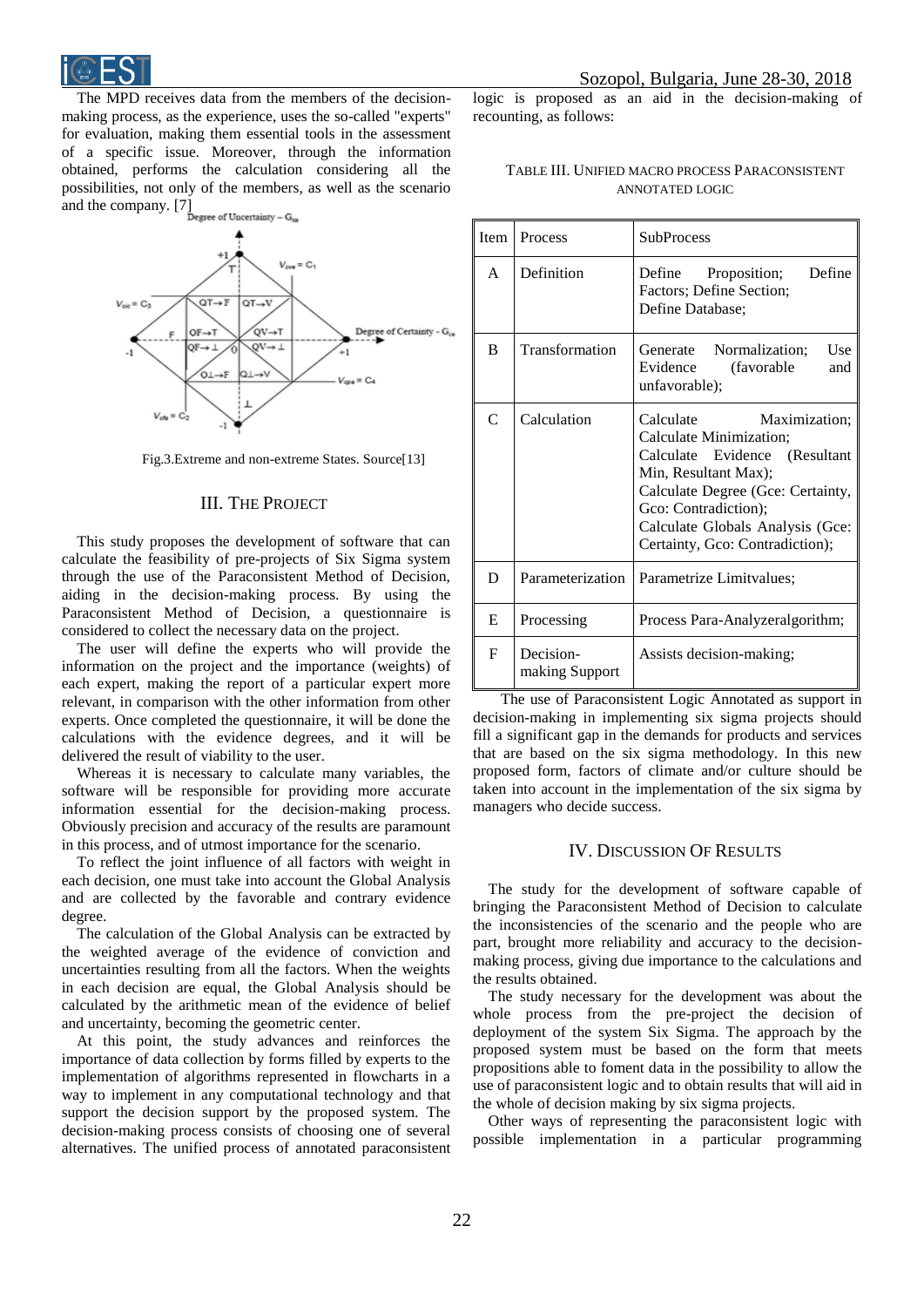

language are to launch the use of the flowchart, where we have:

In this stage of the flowchart, there is an excellent possibility of being quasi-true tending to the inconsistent, or inconsistent tending to the True,

because the Gce and Gco conditions result in some response and when there is no possibility to answer, it follows in the "Y" flow to explore the possible answers offered by the paraconsistent logic



Fig. 4. Paraconsistent logical flowchart: True, False, Inconsistent, Paracomplete

The flowchart (Fig. 4) shows that there is a possibility of being quasi-true tending to the inconsistent, or quasiinconsistent tending to the True because the Gce and Gco degrees conditions result in some response. When there is no possibility to answer, it follows in the "Y" flow to explore the possible answers offered by the structure of paraconsistent logic.

The flowchart (Fig. 5) shows that there is a possibility of being quasi-true tending to the inconsistent, or inconsistent tending to the True because the Gce and Gco conditions result in some response. When there is no possibility to answer, it follows in the "Y" flow to explore the possible answers offered by the paraconsistent logic.

The next flowchart (Fig. 6), there is a possibility of being quasi-true tending to the Paracompleteness or Paracompleteness tending to the True, since the Gce and Gco conditions result in some response. Moreover, when there is no possibility to answer, it follows in the stream "Z" to explore the possible answers offered by the paraconsistent logic.



Fig. 5. Paraconsistent logical flowchart: Quasi True tending to the Inconsistent, Inconsistent tending to True



Fig. 6. Paraconsistent logical flowchart: Quasi True tending to Paracompletenessn, Paracompletenessn tending to the True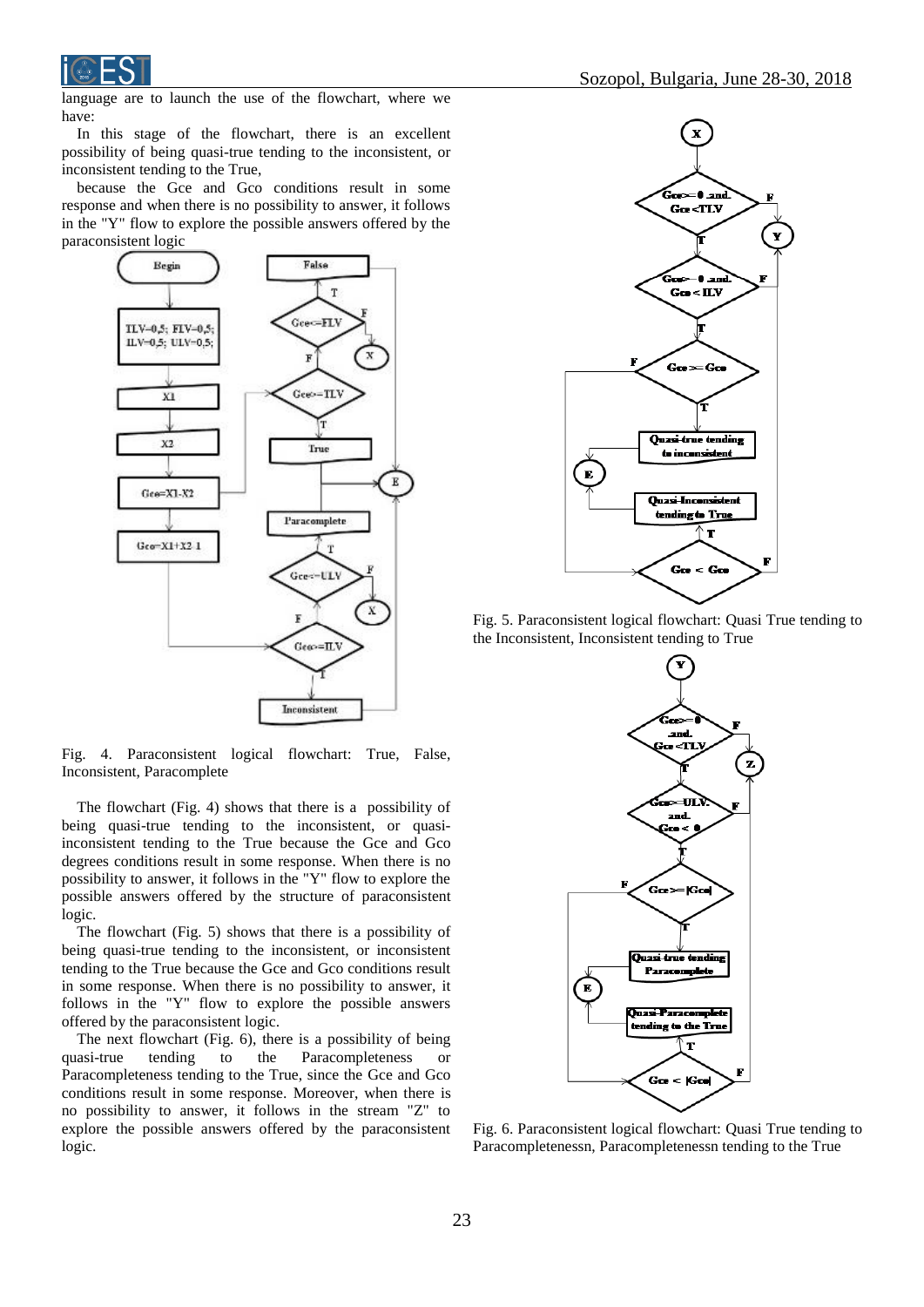

The flowchart (Fig. 7), there is an excellent possibility of being quasi-false tending to full Paracompletenessn, or full Paracompletenessn tending to false, because the Gce and Gco conditions result in some response. Moreover, when there is no possibility of an answer, it follows in the flow "W" to explore the possible answers offered by the paraconsistent logic.



Fig. 7. Paraconsistent logical flowchart: Quasi-False tending to Paracompletenessn, Paracompletenessn tending to False

In this final step of the flowchart (Fig. 8), there is a possibility of being quasi-false tending to the inconsistent, or inconsistent tending to false, because the Gce and Gco conditions result in an answer.

The functionalities of registering data on organizational climate, registering data on organizational culture, consulting indicative (Artificial Intelligence) of support on climate and/or culture, should reflect in the System of choice for pre-Six Sigma projects.

With this, the flowchart helps in the construction of the algorithm that must reflect the use of the Paraconsistent Annotated Logic.

For this, it is necessary to 'translate' what we need into logic  $E\tau$  language, with a proposition that reflects the problem and their favorable and contrary evidence, as required by the underlying logic considered.



Fig. 8. Paraconsistent logical flowchart: Quasi False tending to Inconsistent, Inconsistent tending to False (Source: Luiz A. de Lima).

# V. FINAL CONSIDERATIONS

Inconsistencies and human errors continue making the decision-making processes involved, as well as affect the production within an organization. Calculate is not enough, it is necessary to make these calculations automated, easy access to the user. Make the decision-making process more accurate, reliable and fast. The production and operations grew to become the most common errors within the activities, the search for the improvement of operations and the quality of the same, brought the study and development of Six Sigma, which proved to be a useful tool and produced results that demonstrate the improvement in processes and production. In addition to this study, in order to support managers for the implementation of the six sigma methodology, we seek artificial intelligence techniques and, in particular, parachutist logic, aid in decision making with more accuracy and even allowing the refuse in the implementation of six sigma projects, when considering factors such as climate and / or organizational culture.